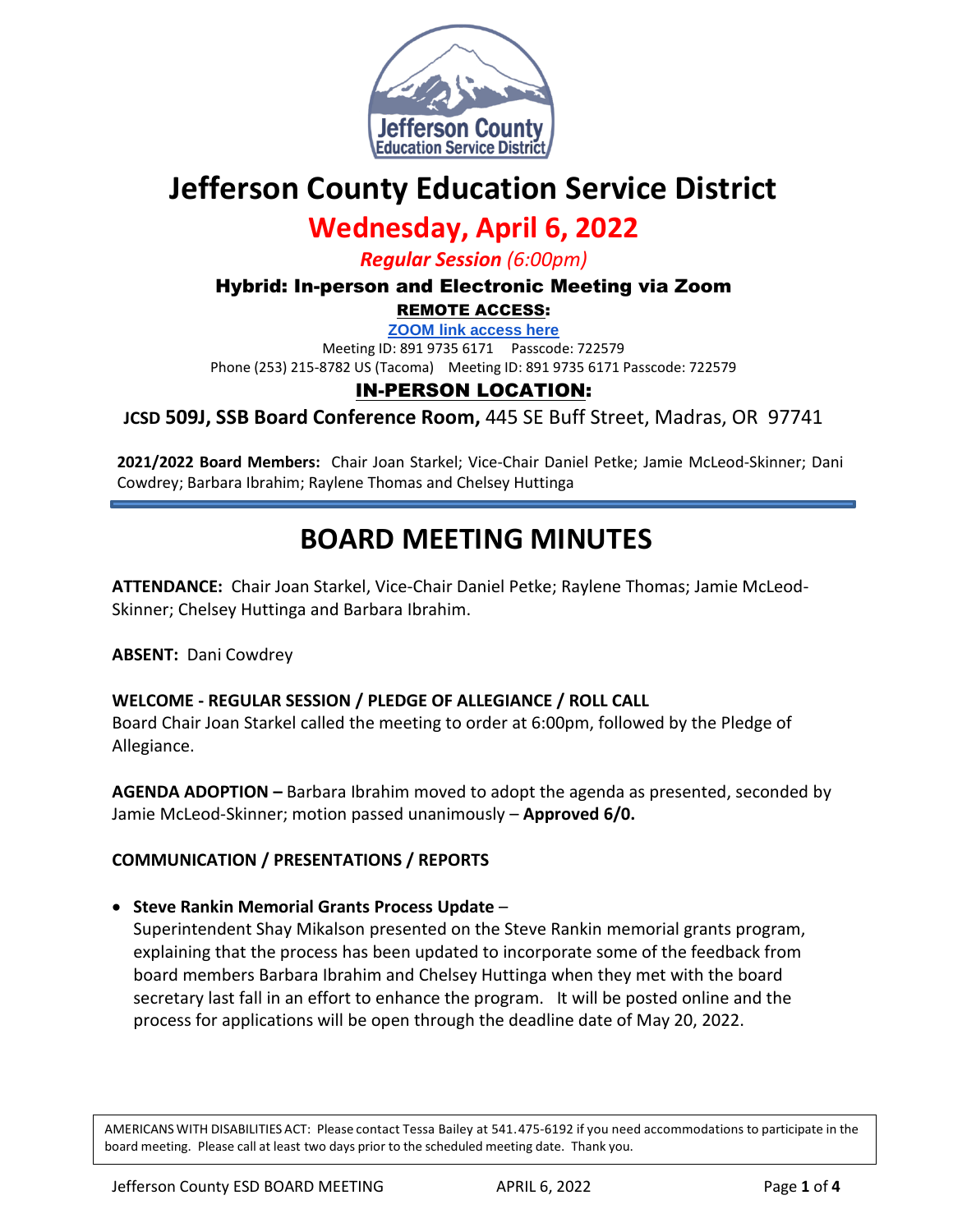#### **Student Success Act / Integrated Guidance Update**

Superintendent Shay Mikalson presented on the 2019 Student Success Act, explaining it has two clear goals: (1) to support our students mental health needs and (2) increase their academic achievement and especially to reduce the academic disparities that we see in schools. He expanded on the presentation explaining the financial goals and projections preand-post COVID; sharing that the \$1 billion annual investment is split into three categories: 1) 50% student investment account, 2) 20% early learning account and 3) 30% statewide initiatives account and summarized some of the programs, and what ESDs receive and what has been done with the funding. Superintendent Shay Mikalson also explained that the Student Success Act is no longer a stand-alone process, it is now called *Aligned for Student Success* and he expanded on the improvements for ESDs as well as the greater expectations.

There was a brief discussion surrounding resources (FTE, support of component districts and demands on technology) as part of the greater expectations.

- **Summer School Funding Update** Superintendent Shay Mikalson provided an update on the Summer School Funding.
- **Officer Council Nomination (Revote OAESD) Update** *potential action item* Superintendent Shay Mikalson explained the purpose for this repeated topic (seen last month) on the agenda and explained, there are steps being taken to ensure the correct process; if there are nominations, the board can nominate and then the board will have the opportunity to vote from the pool of nominations.

Jamie McLeod-Skinner asked about the board advisory roles and noted, the topic was brought up at the last meeting. Superintendent Shay Mikalson shared that he sent an email out in recent communication to the board, sharing the policy on the advisory roles. Jamie McLeod-Skinner made a formal request to add this topic to next month's agenda. Board Chair Starkel requested Superintendent Shay Mikalson re-send the communication to board members, she will review it. She also requested that the Board Secretary add it to the next agenda. Superintendent Shay Mikalson confirmed, he will send the communication again, and bring the policy for discussion at the next meeting.

#### **HEARING OF CITIZENS, DELEGATIONS AND STAFF MEMBERS**:

*(Option 1)* **(Board Chair will offer opportunity during meeting)** The Board of Directors reserves this time for citizens to speak to the Board; because time is limited, as a standard practice, and courtesy to others and to maintain our meeting schedule, guests will be allotted three minutes (or less if needed, based board chair prerogative) to speak. If you have a group attending regarding the same topic, you will need to appoint one speaker.

- **Remote access attendees**: Please raise your hand and enter your name in the chat to be called on by the board chair.
- **In-Person attendance**: Sign-in on the sign-in sheet at the room entrance and wait to be called on by the board chair.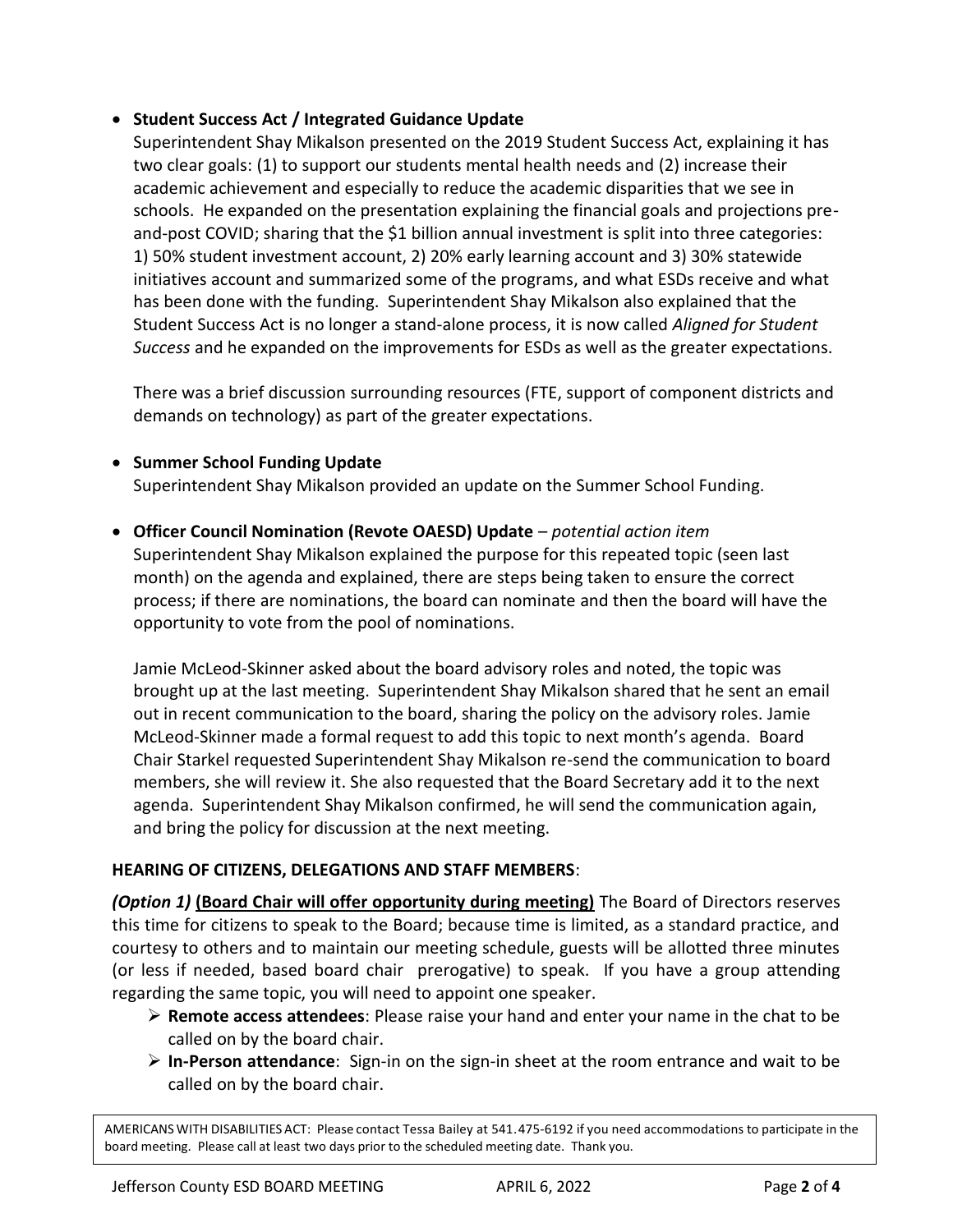*(Option 2)* **Written Comment:** The JCESD Board may accept public comment in writing prior to the meeting. If you are a member of the community and wish to provide a public comment they will be taken in written format ONLY. Written comments must be received by 1:00 pm on Wednesday, April 6, 2022 and will be read during the public comment section of the virtual meeting. Thank you for your understanding and cooperation. Please submit your *[COMMENT HERE.](https://jcesd.k12.or.us/meeting-public-comment)*

There were no comments submitted in writing or online this evening. There was a request made via the remote access attendance, brought to the board chair's attention by the technology director.

Jaylyn Suppah from the Confederated Tribes of Warm Springs shared that she spoke at last month's meeting, when she introduced herself previously she shared that she oversees and manages the Papalaxsimisha program; since her previous introduction, she has added a new position, that of the Title VI Parent Committee. She wants to make the board aware and see what roles the ESD plays in Title VI and ensure that the tribal students' voices are at the table.

Board Chair Starkel thanked Jaylyn for her introduction.

## **ACTION ITEMS**

### **A. Consent Agenda**

- 1. Approval of **March 2, 2022** Meeting Minutes
- 2. Personnel (if any)
- 3. Accounts Payable Vouchers
- 4. Financials

Barbara Ibrahim motioned to approve the Consent Agenda as presented, seconded by Chelsey Huttinga; motion passed unanimously – **Approved 6/0**.

## **B. OSBA Policy Update, January 2022** – 2<sup>nd</sup> & FINAL Reading – NEW

- *1. GBL – Personnel Records, Required*
- *2. GBLA – Disclosure of Information (previously highly recommended) – DELETE*

Board Chair Starkel shared that the previously presented policy is now up as a second and final reading and called for a motion.

Jamie McLeod-Skinner asked if there was follow-up from her request to allow staff an opportunity to review the policy update. Superintendent Shay Mikalson explained that we have not changed the practice for policy updates, but in the previous communication to the board via email, he provided something to consider that he has seen of other districts.

Jamie McLeod-Skinner stated she would like to postpone the approval of the policy update. As a professional courtesy to notify staff.